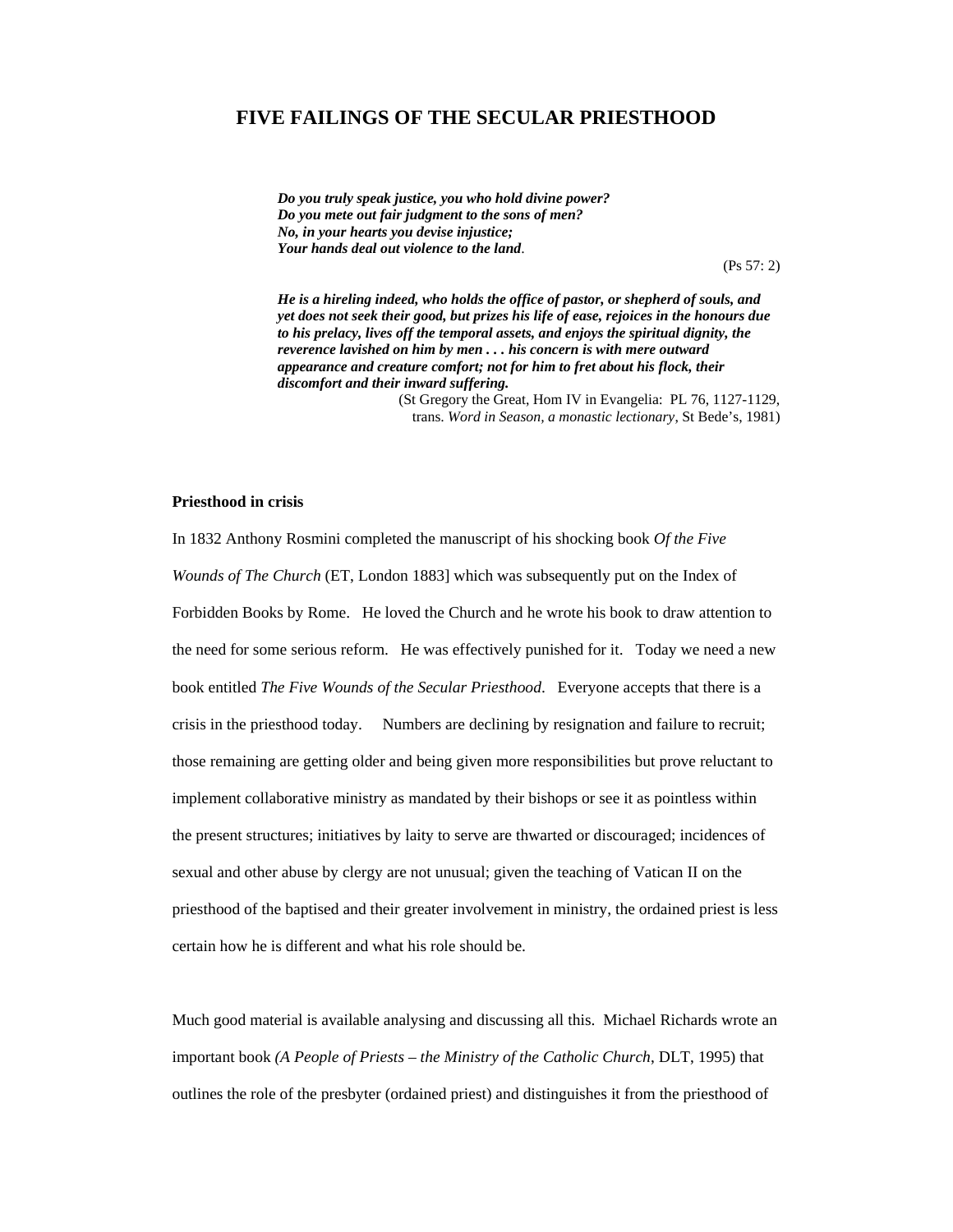the baptised, developing the insights of Vatican II. He emphasises that the priest is primarily a pastor, caring for those to whom he ministers. Is it true to say that the ability to be a *pastor* is the principal criterion for selection and formation of the clergy? Is not compliance considered a more essential quality?

In addition *Catholics for a Changing Church* in the United Kingdom has published some valuable booklets examining the whole issue of the ordained priesthood and related issue such as Giles Hibbert's *Apostolic Succession*, Rafael Esteban's *The Future of the Ministerial Priesthood*, Owen Hardwicke's *Being Church*, Adrian Smith's *From Hierarchy to Communion*, Paul Hypher's *Ministry for a Changing Church* and Michael Winter's *Training for Future Priests*. Also relevant is Kenneth Wilson's *Power in the Church,* detailing the sad consequences of clerical domination.

Our own bishops of England and Wales published in 1995 *The Sign We Give,* suggesting that it is time we move away from a church where the parish is a clerical fiefdom under the potentially despotic control of the clergy, where the laity are tolerated rather than involved in decision-taking and sharing responsibility, to a genuine community where the involvement of all is welcomed and encouraged. They envisage a future where a change of parish priest never again leads to an overnight wrecking by a new broom priest of a parish's existing structures and traditions.

## **A failing priesthood**

The question is, what is the reality of our experience? What sign do we as a Church actually give? It is fine to read about the ideal, but what actually happens? There are undoubtedly remarkable priests working in our parishes. One thinks of Bishop Untener, lately dead, of Saginaw in the USA. He had no episcopal mansion but moved about his diocese in his car, living for weeks at a time in the various presbyteries of his diocese – and more and more bishops are doing the same. I can think of a parish in St Leonard's-on-Sea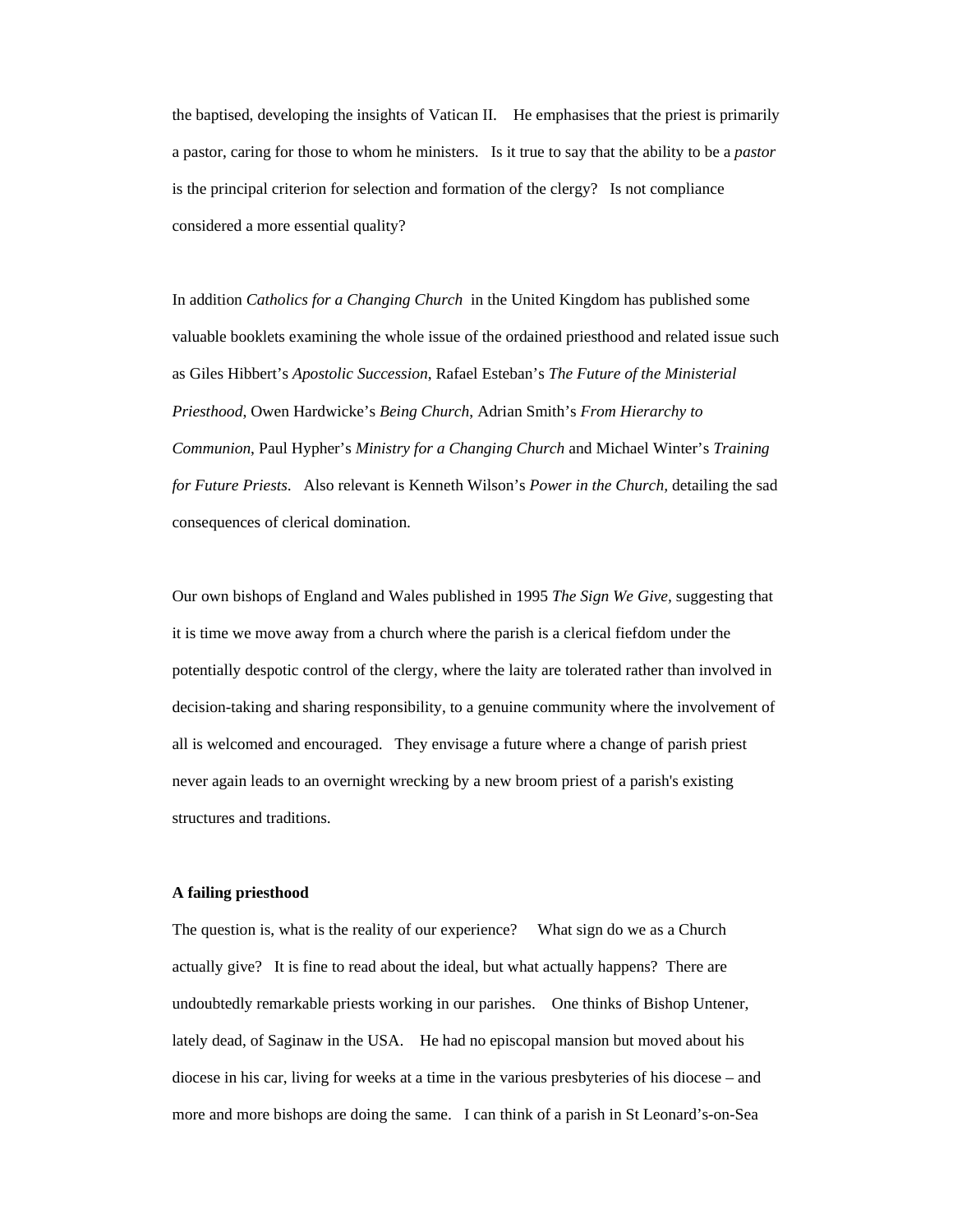and one in Forest Hill in London for example that are led by open-minded priests assisted by understanding, committed and supportive parishioners. Readers will be able to point to others. I suspect however that these are the exceptions. I believe that the experience of most Catholics in England and Wales today is that their priests are failing.

Interestingly, regular priests, those who belong to religious orders, particularly those that require them to live in community, are often but not always able to avoid the failings which characterise so many of their secular brethren. Because a religious priest is not the kingpin in his community, but subject to an on-the-spot superior, because he regularly observes other priests preside at the Eucharist and hears them preach the Gospel, because he sees how other priests perform their duties and relate to those they serve, he is constantly being reminded of the ideals. Our strictures will apply less to religious clergy therefore, unless they have moved out of community and have spent years living alone as masters of all they survey, with all the attendant temptations of the secular clergy.

#### **The first wound: presumption**

And this is the main problem, the first wound in the secular priesthood – the betrayal of the priesthood of Jesus, shared by all the baptised, by the essentially subordinate ministerial priests. The servants have taken over from those they are supposed to serve and have made themselves into a privileged caste. Jesus said, "Call no man on earth Father" (Matt 23: 9) but some of these men *insist* on that title. Others love the honours, the status and the powerdressing that goes with ordination. (Luke 22: 25-27) Priests see themselves as having jurisdiction, the power given them by Canon Law to make decisions and impose their will. Canon 536 makes parish pastoral councils optional and only consultative – the parish priest makes the decisions. In consequence any sharing of decision-making can be seen as a diminution of their prerogatives, a grudging concession to modern ideas of democracy, or a privilege to be dispensed only to those the master considers worthy and unlikely to rock the boat. Even when a parish priest introduces parish councils and committees, these are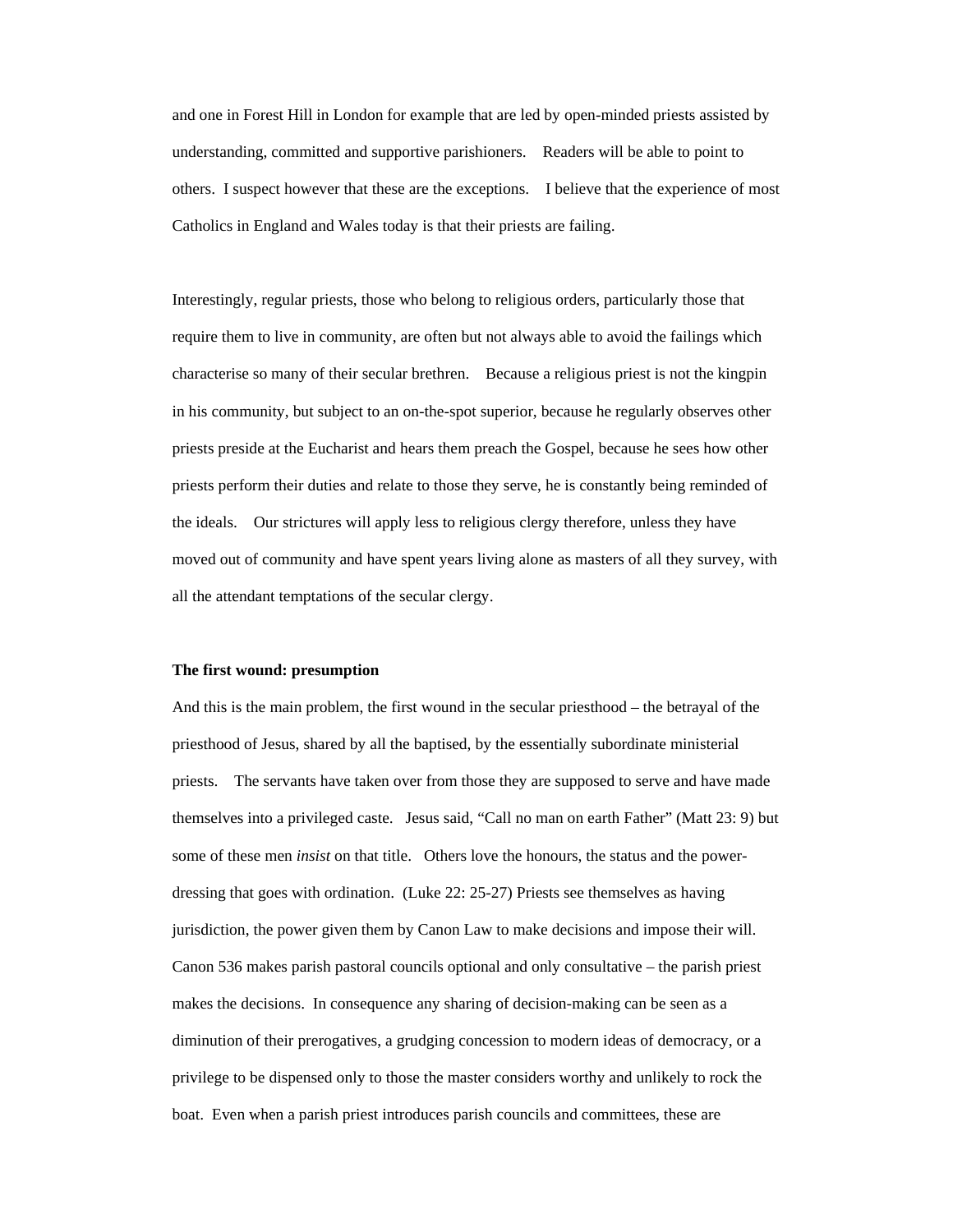sometimes used simply as a gesture to democracy and consultation, so that consensus (defined as concordance with the will of the priest) is achieved after endless intimidating 'discussion' and the bullying of opposing voices into silence or submission. Jesus got it wrong; welcome to the real world.

Take money. How many parish priests are entirely open with their people – the ones who fund them – about how much money the parish has and how it is spent? How many priests use the funds at their disposal to build up their fiefdom without regard to the moral rights of parishioners to be consulted and perhaps even veto grandiose or inappropriate plans? Do you know whom your parish priest has chosen to be members of his finance committee (Code of Canon Law 537) and do they actually supervise his spending or simply rubber-stamp it? Do you or your fellow-parishioners know how much he takes from the parish funds as pocketmoney and what expenditure he considers fair for the parish to pay for – his gin perhaps? Who else in the parish has the authority to sign cheques and where does the money go? Most of the secular clergy jealously cling to their canonical rights here and decline to be open and transparent. And how many take more holidays than they are strictly entitled to? Secrecy is the preferred option. Such men are not good and faithful servants of the type Jesus called for (Matthew 24: 45).

# **The second wound: abuse**

The second wound is abuse by the clergy: abuse of alcohol, sexual abuse, financial abuse and abuse of power. Some have suggested that the pressures of living alone are the reasons for priests going off the rails in these ways. The sad fact is that abuse is widespread and only if it becomes too public does anything appear to be done by bishops who otherwise condone it or at least seek to conceal it.

The subtlest form of abuse, and the least immediately scandalous, is the abuse of power. A priest arrested for drunkenness or sexual delinquency is seen as a grave scandal. Such flaws in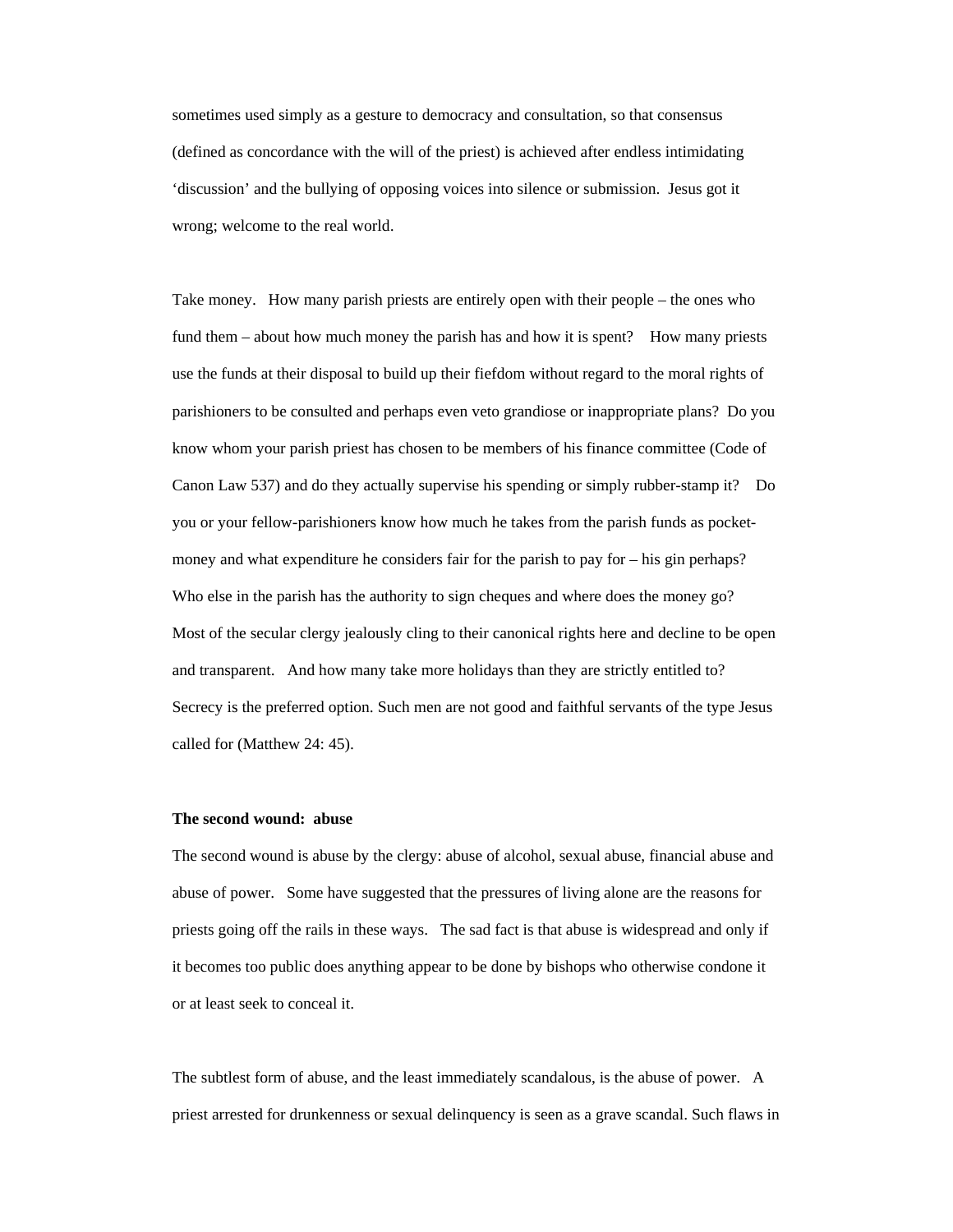the secular priesthood are too painful and too notorious to dwell upon here, but a man who abuses his power as a sort of Divine Right and who relies on the tendency of his people to defer to their priest in order to impose his own personal wishes is a more insidious abuser. One hears of devoted parish workers summarily removed from ministry on a clerical whim or eased out, often most unjustly, who then feel obliged to remain silent in order to preserve perhaps the possibility at some future date of a return to ministry rather than scandalise others by protest. The reliance of clergy on the reluctance of devout and abused parishioners to protest publicly borders on blackmail.

How many clergy have examined what signs their treatment of parishioners give, what attitudes they betray? As already mentioned, the bishops of England and Wales have drawn attention in *The Sign We Give* – *Report from the Working Party on Collaborative Ministry* (1995) how easily power is abused. Do people in your parish work together on equal terms or are some allowed to dominate (p 17)? Are all willing to face and work through conflict or do some seek to impose their own solution and ignore the reasons for conflict (p 17)? Are those in leadership willing to share responsibility, trust others and take risks or do they cling on to power, treat with suspicion others wanting to help and use the risk of failure as a pretext for preventing change (p 27)? Are those in leadership willing to accept and able to live comfortably with decisions they may not personally have chosen to make or do they fight tooth and nail to win every battle and insist on their view prevailing (p 36)? Are they willing to make space for newcomers or are they tenacious of their power and convinced that they have nothing to learn (p 36)? Has your parish tried reaching decisions by consensus or are decisions left to the few (p 37)? Are people encouraged to contribute ideas, suggestions and criticisms (p 37)? One could go on to list more ways in which power can be abused, and it must be noted that such abuse is not necessarily the prerogative of the clergy. There are many bad habits to be unlearnt both by clergy and those they enlist as their collaborators in parishes.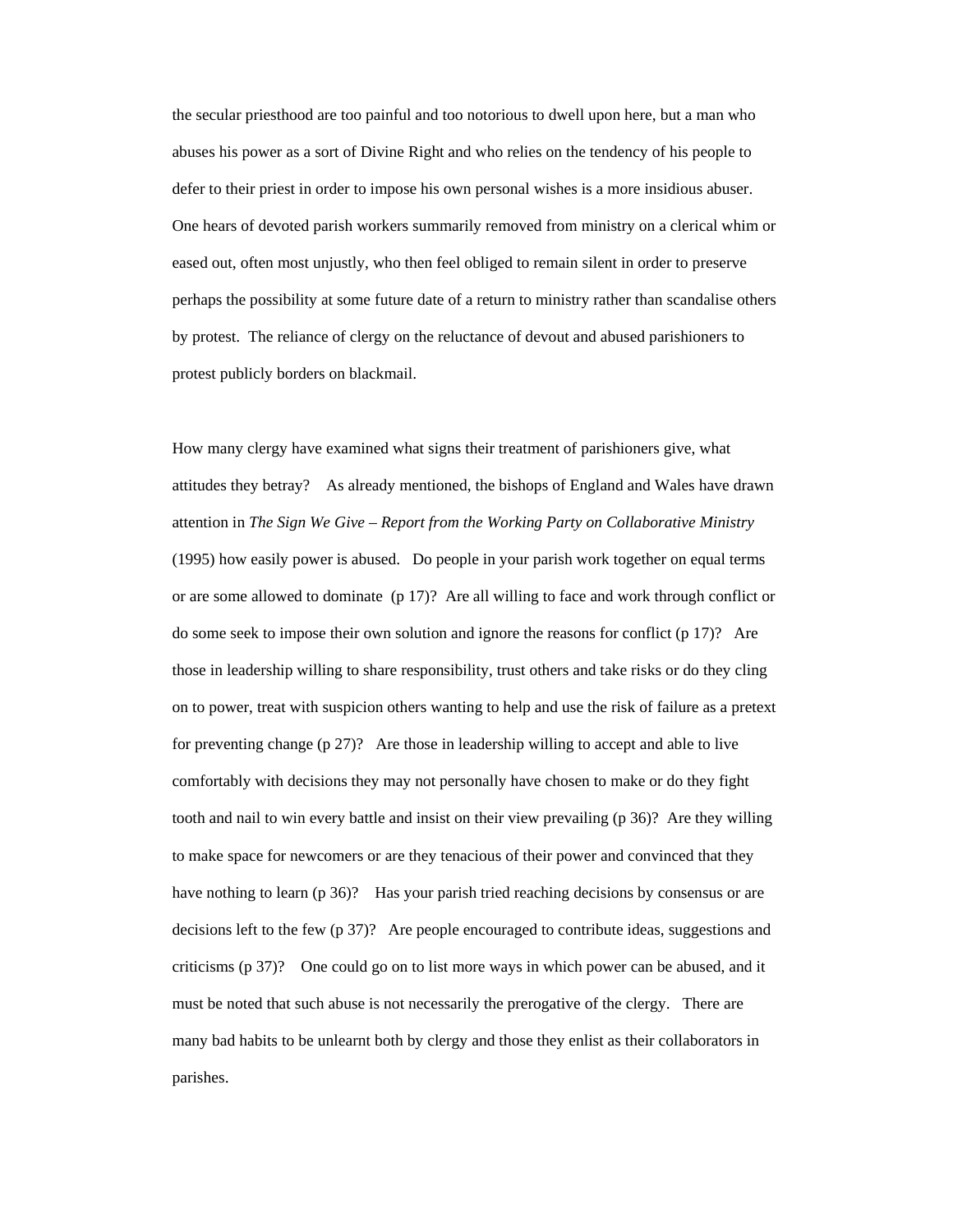#### **The third wound: defiance**

The third wound is the sad fact that the secular clergy are out of control and quite often in defiance of their bishops. What happens when things go wrong, when the priest's drinking, idleness, profligacy or even sexual misbehaviour excite sufficient comment for there to be a scandal? The truth is usually that the bishop, short of clergy and without the resources to get rid of the few he has however bad they are, falls over himself to find excuses to retain the services of those who have proved unsuccessful or even abusive leaders of a succession of parishes.

When a bishop seeks to suggest that his priests must change their ways and attend courses to improve their skills, many refuse and the bishop is powerless. This is pure clerical arrogance, from a position of strength. In some dioceses no opportunities are even made available for clergy to take study leave to update their skills and knowledge or work on their personal development. When a bishop seeks to ensure that his priests honour their commitment to collaborative ministry, many just smile and resist any attempts to make them share responsibility and decision-making. As a result quite often in fact a bishop sees his main object that of pastoring his clergy rather than pastoring his much more numerous people. When things go wrong in a parish, rarely does the bishop descend to conduct an enquiry and the presumption is that the priest must be defended however unacceptable his behaviour. The possibility of a pastoral response seems almost incompatible with the overall responsibilities of a diocesan bishop and recourse to an independent arbiter is rarely even considered.

# **The fourth wound: sin against the Holy Spirit**

The fourth wound in the secular priesthood is the thwarting by those in power within the ranks of the the secular priesthood of the charisms and vocations of many of the baptised, eager to exercise their part in the priesthood of Jesus. There are men called both to marriage and to the ministerial priesthood who are told that, in the Western Church (but not the Eastern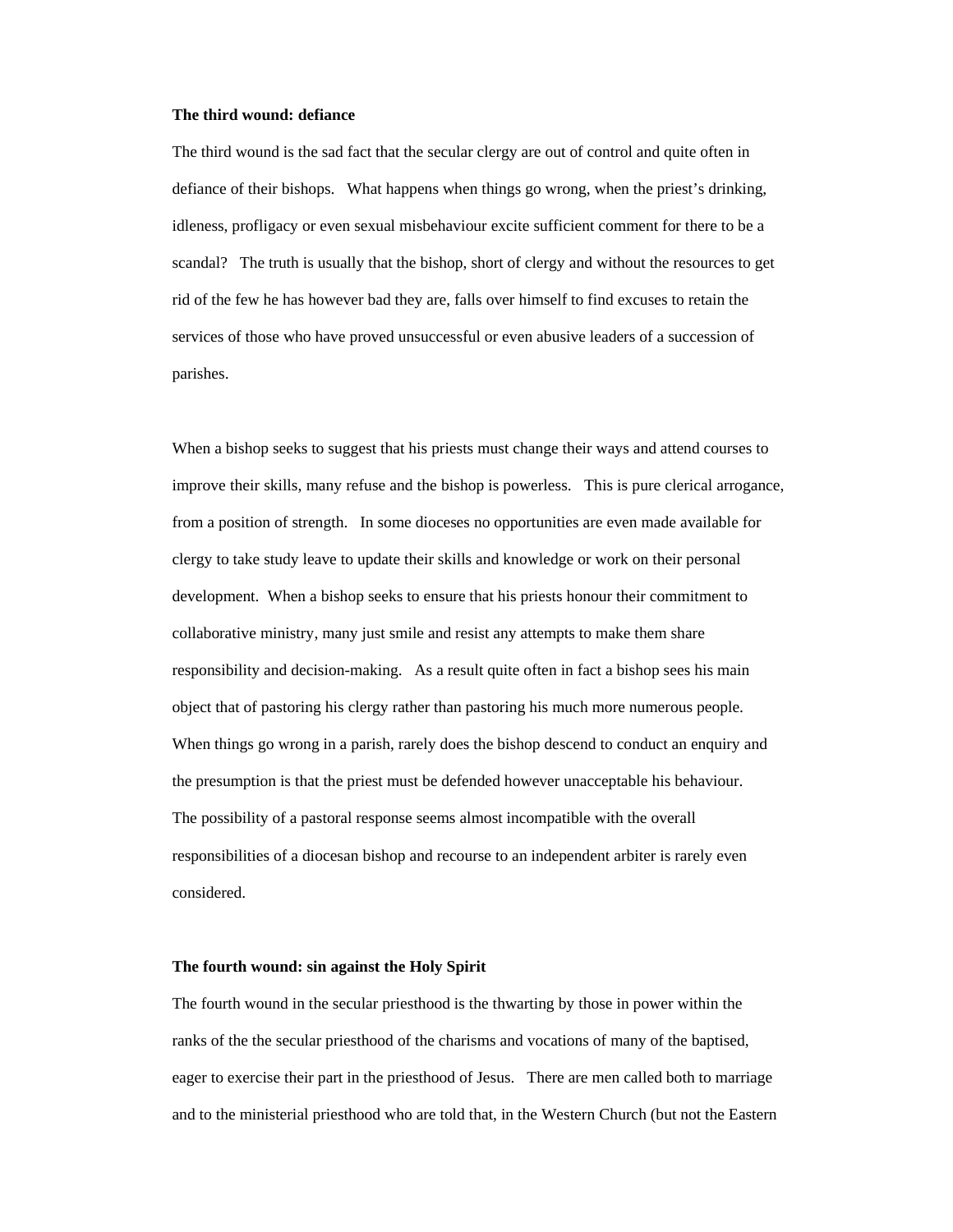Catholic churches quirkily) this is denied (except for married Protestant clergy converts, who get special consideration denied to our existing clergy). There are women convinced that they are called to serve in the ministerial priesthood who are told to remain silent and not even mention their apprehension of a divine calling. There are married Catholic priests, men who have found paid employment but who yearn to exercise their ecclesiastical office, but they are told that they are not needed – when it is abundantly clear that they are.

What is the point of praying for vocations when those God gives us are denied, many say? No wonder many parishes and clergy hesitate to make a big thing now about the need for vocations, knowing that we are not using the ones God sends us. And then there are activists in parishes who are often inhibited from exercise their gifts of ministry simply because it does not suit Father. Trained and skilled parishioners find that their gifts are ignored or seen as a threat to the amateurishness of their cleric. As a result, the parish community is deprived of their ministry, even in those cases where parishioners regard a particular layperson as a more obvious manifestation of Jesus than some clergy. This is profligacy and a sin against the Holy Spirit.

# **The fifth wound: incompetence**

The fifth wound in the secular priesthood is the manifest managerial incompetence of the majority. (Rosmini's second 'wound,' over 150 years ago, was the insufficient education of the clergy.) What training have they had in managing a parish, its finances, and its personnel? Have they even been taught the social graces, how to interview, how to chair a meeting, how to motivate? Quite often they find themselves in a parish where the congregation contains numerous people better qualified and more skilled than they are themselves, and yet these are invited to offer their gifts in the service of the Church at the whim of the clerics. Gone are the days when the eldest son of a duke could expect the world to lie at his feet; gone also should be the days when the fact that a man who has been anointed by the bishop is astonishingly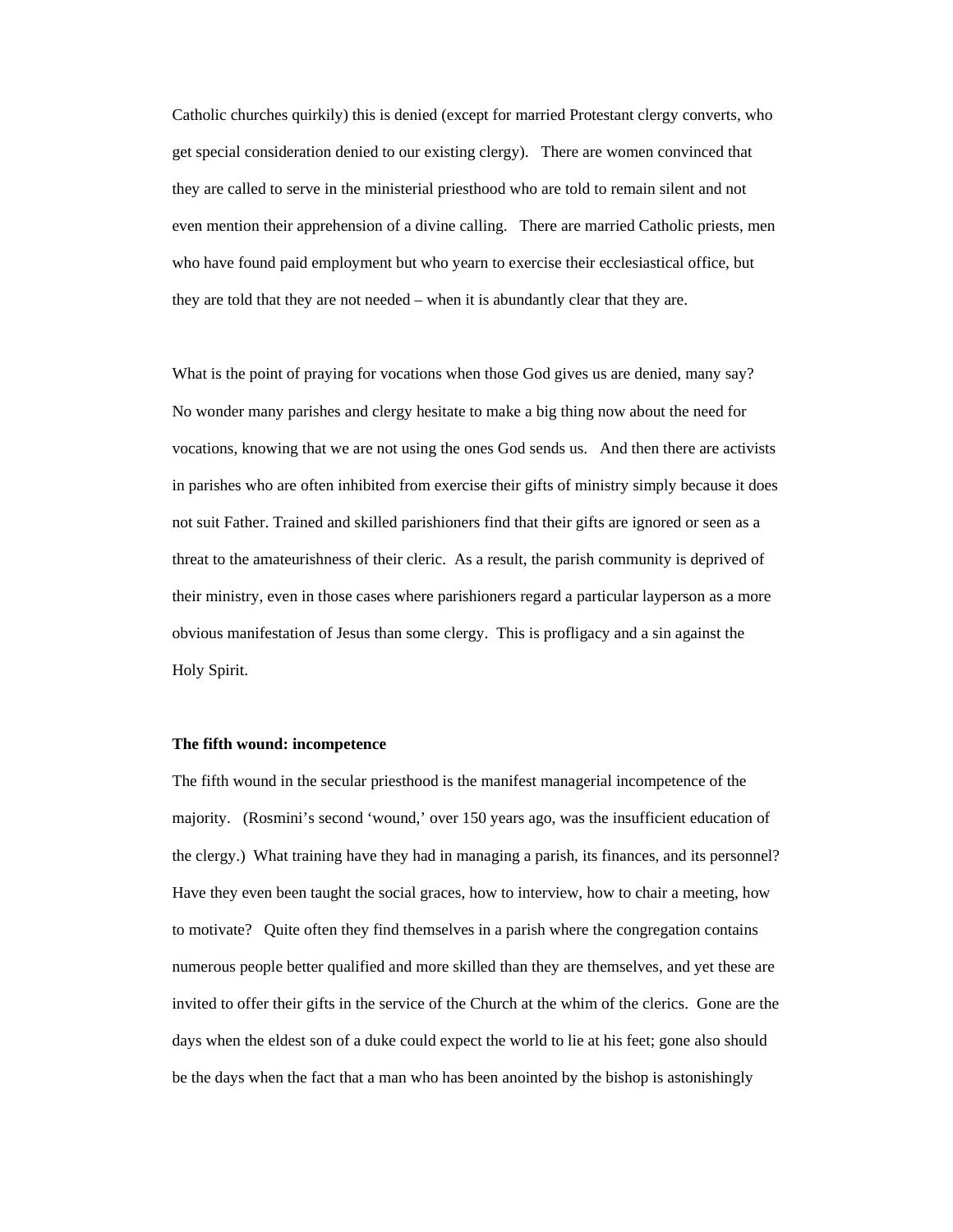*assumed* to be suitable for a crucial management position. The supposition would be laughable if were not sadly being implemented around us all the time.

In some parishes there are even people better versed in spirituality, scripture and theology than their priest, usually women. There should be a more honest assessment of what skills a priest brings to a parish and a deliberate attempt to ensure that his deficiencies are recognised and appropriate steps taken to ensure that adequate alternative provision is made from the skills available among the baptised. It is also sadly true that today many of our priests are lacking in a proper foundation in spirituality and prayer. Usually living alone, they are tempted by the easy option to do nothing or to concentrate on secondary tasks such as preparing the weekly parish newsletter or attending the Brownies. Some genuinely do not have the energy and the time, whereas religious have usually been formed in the discipline of quasi-monastic practice.

It has to be conceded that some inadequate priests, unable to accept that they are collaborating with competent and efficient parishioners who are more skilled than their parish priest, fall back on the law. "I am parish priest," such a man says, "and this is the way I intend it shall be done." Too many British Catholics lack the courage to challenge what is seen as a divine right, thus appearing to be disloyal or bad Catholics, and so they yield to what is essentially an abuse of power.

# **Servants off the rails**

One comes across so many horror stories of clerical misbehaviour but out of misplaced loyalty we rarely make a fuss and find reasons for staying quiet. It is common talk among women's religious orders for example that in Africa it is not unusual for their members to be sexually harassed by the clergy - and yet their religious superiors prefer to remain silent. Those who protest soon find the wrath of the men in the Vatican falling down heavily upon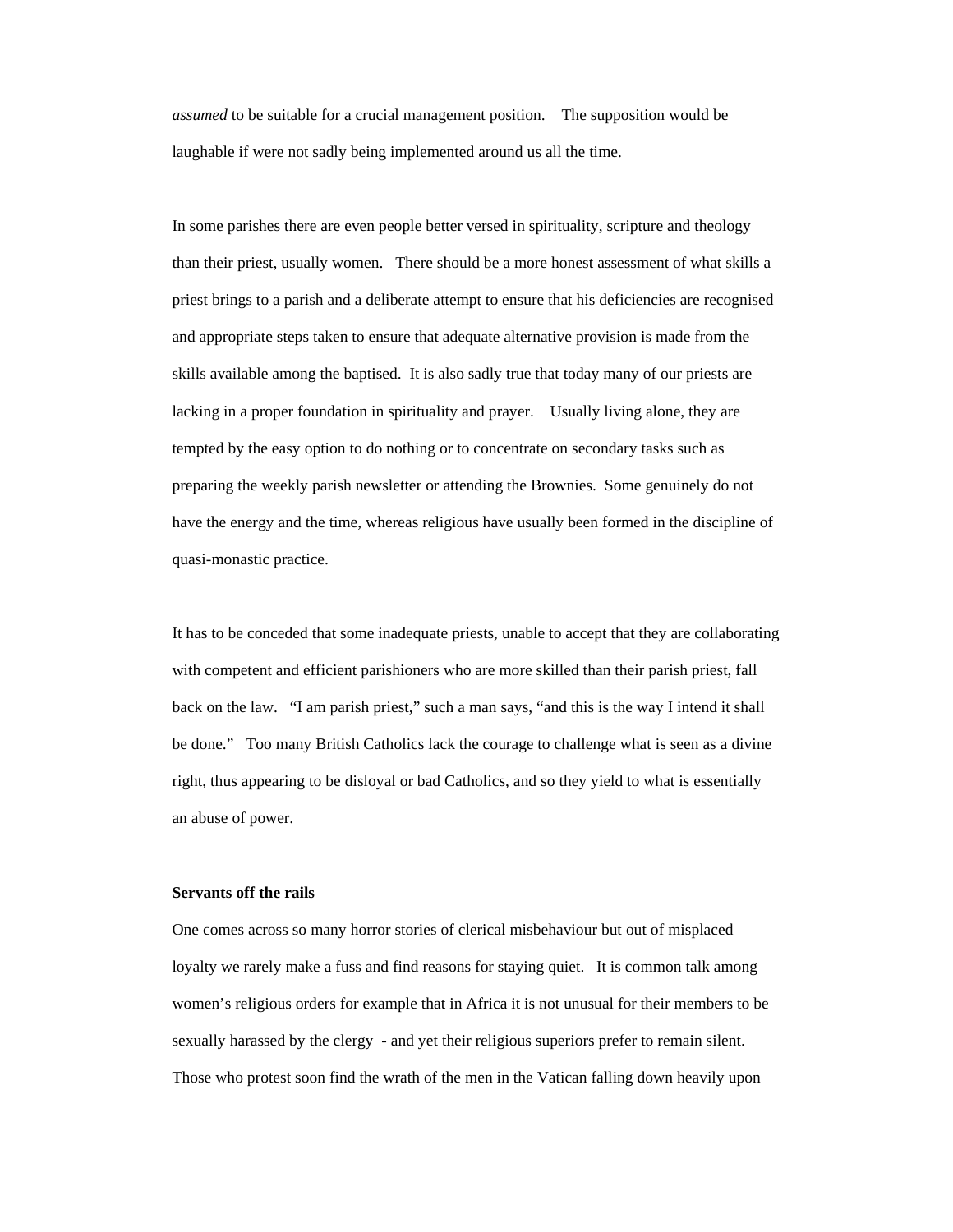them. Our parishes too usually prefer to remain silent about the deficiencies of the secular clergy.

I am not a secular priest, so it may be argued that I have little right to utter criticisms of the kind I have. But I claim an even stronger right to give my views and insights: for three years I was employed as a *servant*, a manservant to a businessman. It was my duty to facilitate his life, for I had many skills and competencies that he did not have and for which he was happy to pay me. I did not presume to tell him when to eat (unlike those clergy who decide what times the Sunday masses will be without even asking their people); I did not seek to hold the floor at social functions when I was clearly stage-managing the event but made every effort to sink into the background and unobtrusively facilitate the celebration. My skills were put at the service of my employer and I did not presume to lay down the law. I did not feel humiliated by being a servant; on the contrary I gained great satisfaction from providing a back-up, and indeed a *leadership* in many areas which enabled and was a true service.

Our secular clergy do not in general see themselves as *paid servants* of the faithful, 'leaders who serve' (Luke 22: 26). Perhaps they need some time working in Macdonald's, or experiencing the rigorous training in humility of most forms of religious life and learning what it means to be *in the background* facilitating, encouraging, consoling, quietly covering up the deficiencies of others and doing what one can to keep the show on the road without anyone noticing. That is the concept of *servant leadership*, which should be the ideal of our secular clergy. Jesus called for this when he said, 'Among pagans it is the kings who lord it over them and those in authority are given the title Benefactor. This must not happen with you.' (Luke 22: 25)

#### **A renewed priesthood needed**

Perhaps at the root of all this malaise and failure is fear. There is such a conflict between the ideals and theory envisioned by the fathers of the Second Vatican Council and the practice of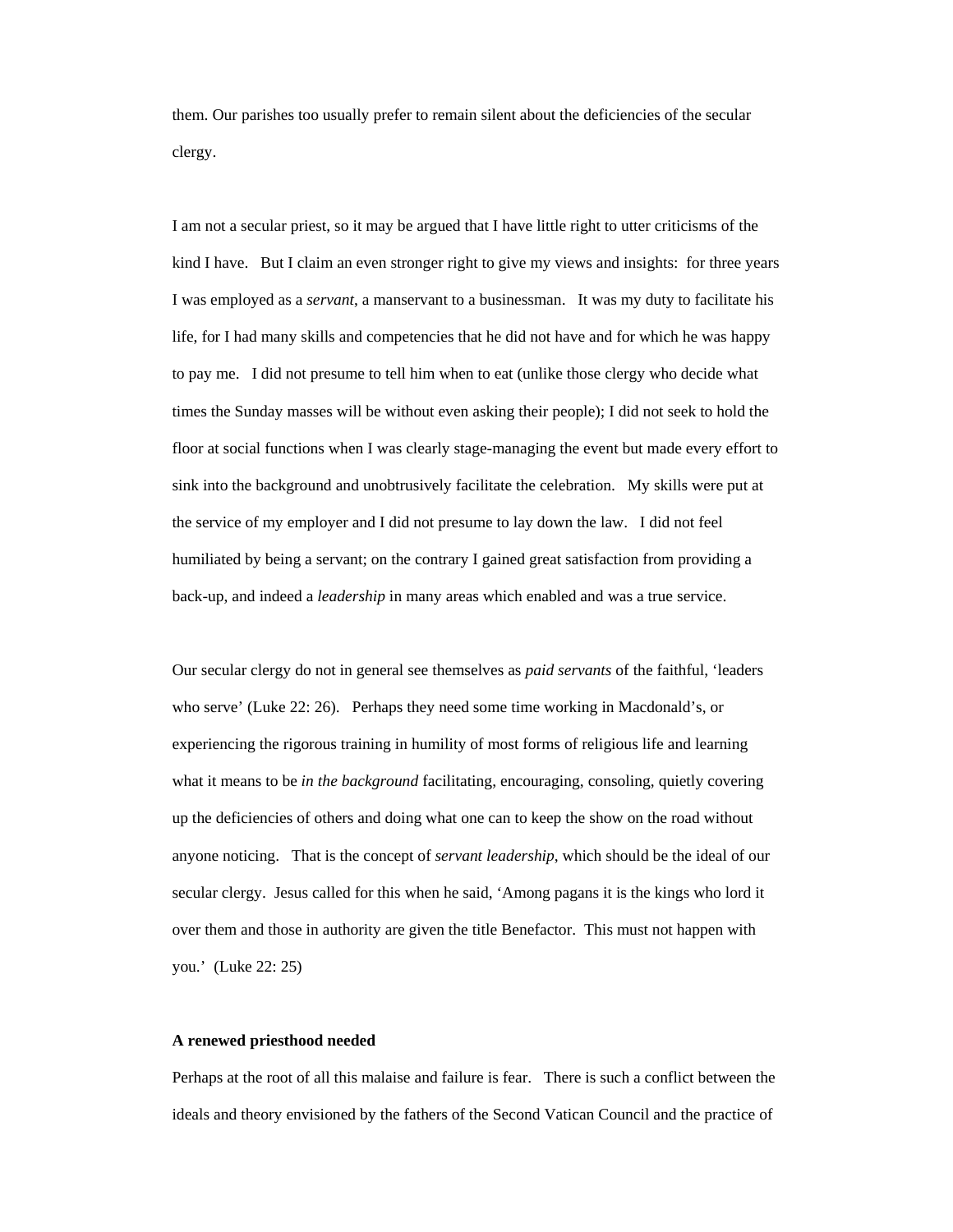the institution today, that the result is dishonesty, internal conflict and enforced commitment to behaviour which is at variance with the ideals to which all good clergy are ultimately committed. This conflict leads to deep-seated fear. Only the perfect love of which St Benedict speaks can cast out such fear (Ch 7, *Rule of Benedict*).

It seems to me that the Spirit is saying to the Church now that we must abolish the secular priesthood as we know it. We need to develop new forms of ordained ministry which are not clerical and which are based on New Testament models. After all, it was not Jesus' idea to have this priestly caste of men called 'Father' (Matt 23: 9) lording it over those they claim to serve (Luke 22: 25-27) At last we are admitting that Jesus is the only priest and we *all* share in his priesthood by our baptism. The ordained priesthood is a later development and distortion of what the New Testament and indeed the documents of Vatican II call the *presbyterate*, modelled on the synagogue ministry and *not* on the, in Christian terms, superseded Hebrew priesthood. Today its members have become corrupted by power and fear just as at the time of the reformation the secular and religious clergy and laity (nuns and brothers are laity of course) were seen as corrupted by their wealth. At the time of the French revolution the French clergy were hated for having become too close to the abusive royal power and they were deservedly in most cases swept away. Tellingly, when they lost their money and position, the enthusiasm of many of them for their calling soon evaporated.

Young men are less willing to offer themselves for the secular priesthood, even if it does mean one day getting their hands on parish funds to spend without effective supervision. They want to get married and have a family. Many young women too have a calling to serve the Church (not *rule* a parish!) and they look askance at a profession that excludes them simply because of their gender - in this day and age for God's sake! There are exceptions to this dearth of vocations, largely in places where ordination offers status, education and a higher standard of living, such as Poland and Africa. But most of our young people today are not interested. We also have thousands of married priests, some of whom would be willing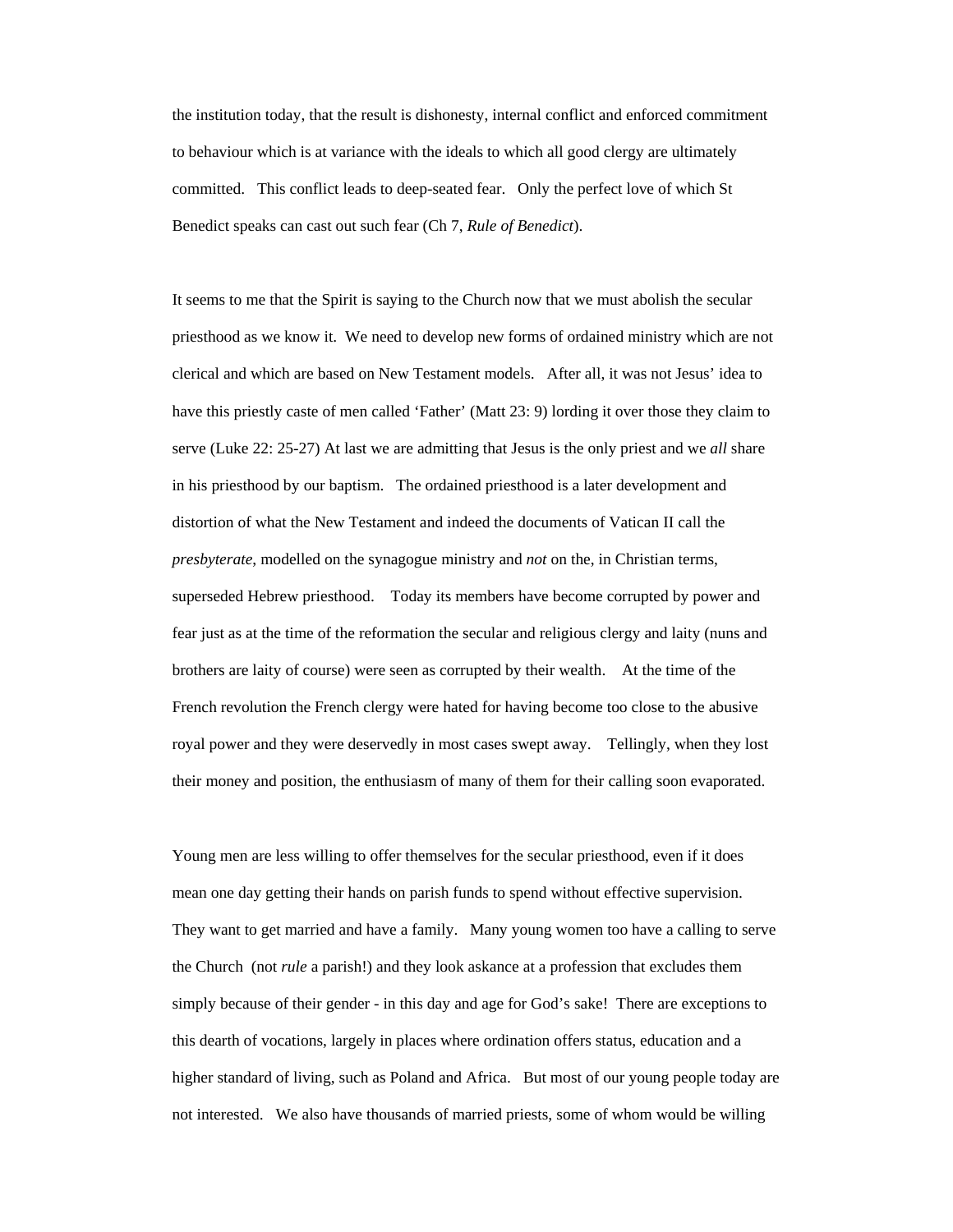to serve, many as part-timers without payment, but their services are declined by the clergy currently in power, whatever the wishes and needs of the people; they are not to be readmitted to the caste, the ranks of those who rule, the privileged and the superior. Young people do not see this type of 'priesthood' as an adequate reflection of Jesus' ideals. It is withering away and the sooner it disappears the better.

History shows that in the past there have been many different forms of ministerial priesthood in the Catholic Church. In New Testament times there were itinerant preachers, not members of religious orders of course. Later came the monk scholars of Celtic and mediaeval times. Perhaps the disappearance of the chantry priests is no great loss – those men who for a modest income committed themselves to celebrating one mass every day for some rich dead person but otherwise had no other duties. The parish priest we know today is essentially a relic of the time when society was arranged around rural society with village churches. Today most of us in the developed world live in cities and the parish system is often inappropriate. We need a wide variety of ministries now and it is far from clear that the clergy, exercising a veto and retaining all the decision-making, should dominate them. Pastoral visits are already often done by parishioners rather than the parish priest; preaching in some parishes might be better done by suitably trained men and women, and the management of the parish, its workers and its finances, call for professional expertise. Obviously we need people ordained by the bishop to provide the sacraments, but they need not necessarily be given a minidiocese of their own. They could earn their living by teaching or writing perhaps, by counselling or a special ministry or chaplaincy to specific groups for which they are particularly suited and trained, such as the bereaved, students, the divorced, homosexuals, the disabled, various foreign communities living in this country. The models are already there and sensitive priests already have their eyes on a future when the secular priesthood is renewed and reformed.